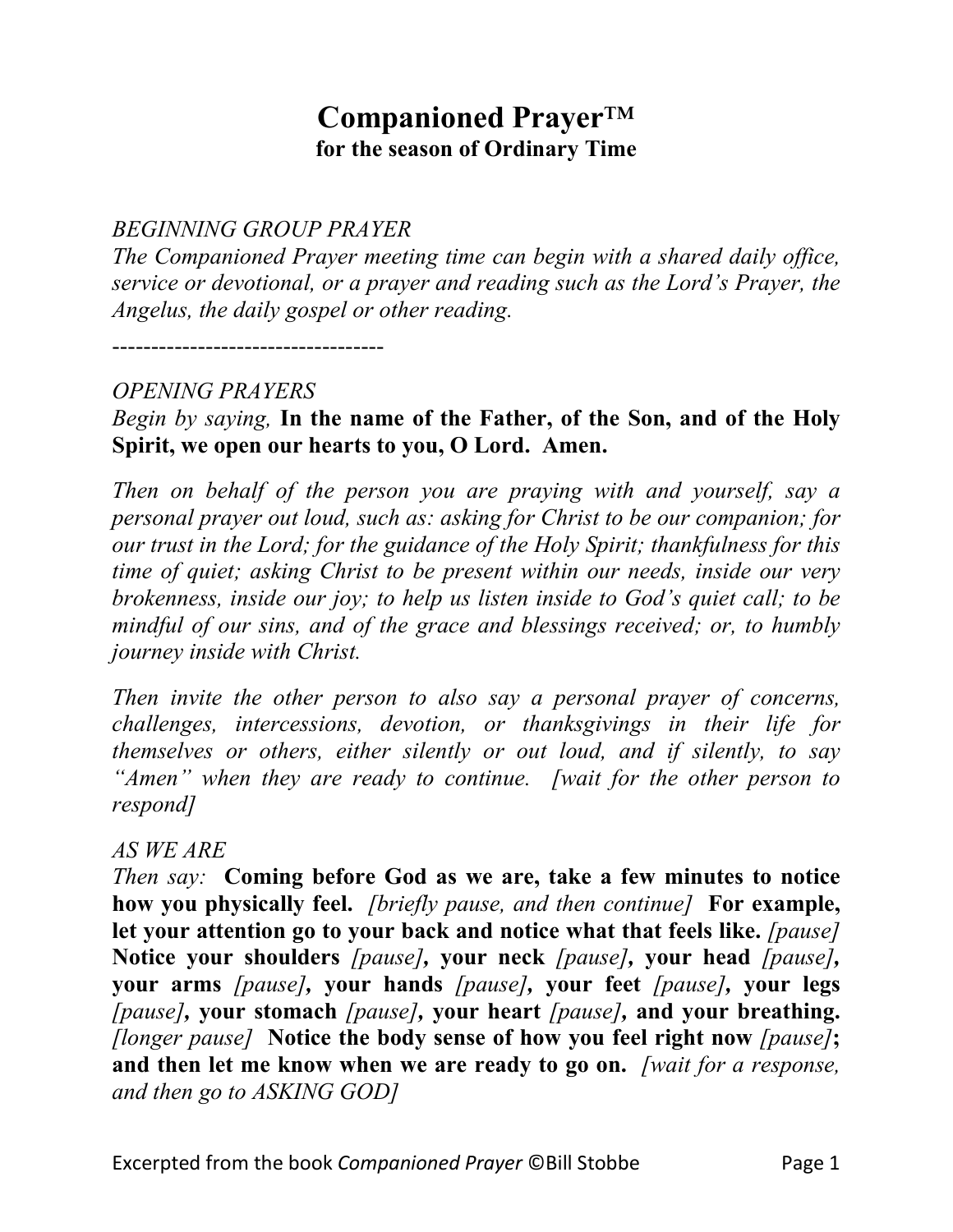### *ASKING GOD*

*When they are ready, say*: **Staying with how this feels inside, and being open to God's loving presence; let me know if something comes when you ask yourself, "Of everything going on in my life, what feels like God is calling me to listen to, inside me right now?"** *[wait for a response]*

### *GOD'S LOVE AND ACCEPTANCE*

**Notice how all this** *repeat symbol if shared* **feels inside, and how you carry it.** *[pause]* **With tenderness and faith, notice how it feels to take all this to the loving heart of Jesus, and to feel his gentle love and acceptance in all of this. Take your time, and then let me know when we are ready to go on.** *[wait]*

# *LETTING GO IN THE LOVING HEART OF JESUS*

*When they are ready to go on:* **Notice how it feels in your body to be with this, in this gentle, caring, faith-filled way. Allow your awareness to seep into your body, to settle in, and sense how all this feels inside.** *[pause]*  **Within the gentle loving heart of Jesus, wait in openness and faith to see if it feels like there is anything else that God might want you to notice, such as a word, image, feeling or memory that seems to somehow fit with the way this whole thing feels, and then let me know.** *[wait]*

## *BEING OPEN TO GOD'S SPIRIT*

- *a. If something comes, reflect back the symbol if shared, pause, and then ask,*
- *b.* **Does this feel right, inside, to journey with some more?** *[wait for a response] If "no" go to RESTING IN GOD'S PRESENCE.*
- *c. If "yes," say:* **Ask yourself, "How does all this** *repeat symbol if shared* **now feel in my body?"** *[pause]* **With gentleness and faith, let go into how all this feels inside; and let me know if anything comes that fits the way this all now feels.** *[wait] If something comes, go back to a.*

*Repeat a, b, c as long as the person wants to continue, or as time allows. When they are ready to stop, go to RESTING IN GOD'S PRESENCE.*